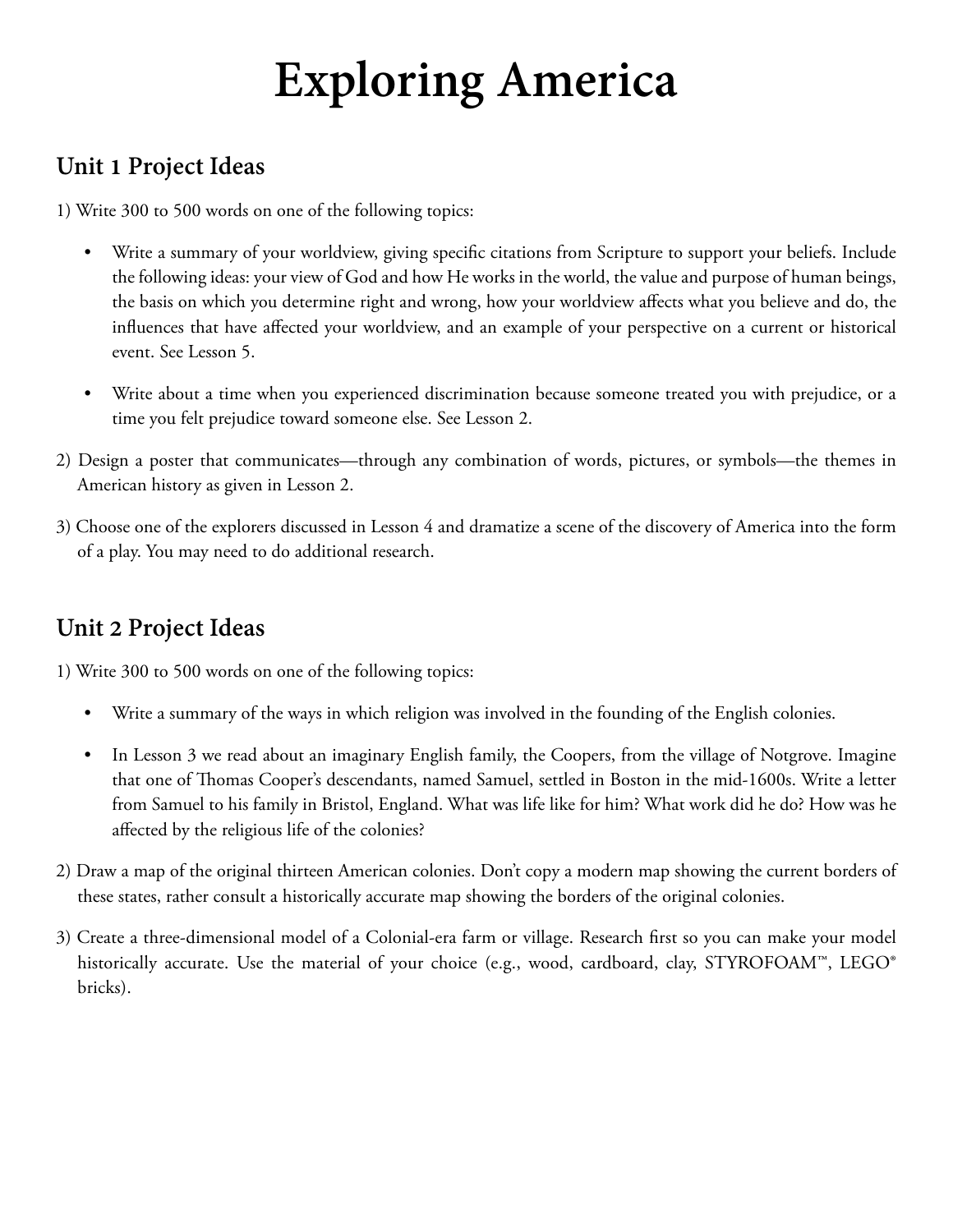#### **Unit 3 Project Ideas**

1) Write 300 to 500 words on one of the following topics:

- How do you reconcile (1) belief in an all-powerful God who rules the universe, (2) that universe operating on the basis of natural law, and (3) the Biblical teaching that God is a personal God who responds to our prayers? Give your response to Enlightenment thinking as it compares to traditional Christian teaching. See Lesson 11.
- Write an essay responding to Jonathan Edwards' sermon, "Sinners in the Hands of An Angry God" (read in Lessons 11-12). Discuss what you agree with and what you disagree with. How is it good to hear lessons such as this one, and how is it counterproductive? What would be the effect of this sermon in your church?
- 2) Make a video "public service announcement" as if made in the 1760s that tries to convince your fellow colonial Americans to boycott British goods. Give at least three arguments to justify this action. You video should be at least three minutes long. See Lesson 14.
- 3) Prepare a Cajun meal for your family. See Lesson 13.

## **Unit 4 Project Ideas**

1) Write 300 to 500 words on one of the following topics:

- Write a summary of the reasons Americans desired independence.
- Write about what the Christian's relationship to the government should be in the United States today and what it should be for a Christian living in Communist China today.
- 2) Make a portfolio of at least ten weapons that were used by the British and Americans during the War for American Independence. Include a detailed description and a drawing or photograph of each one.
- 3) Make an audio recording or video of yourself singing or playing at least five songs that were popular during the War for American Independence.

## **Unit 5 Project Ideas**

1) Write 300 to 500 words on one of the following topics:

- Write an essay on what you believe to be the main strengths of the U.S. Constitution and what you see as the main threats today to the original meaning of the Constitution.
- Write an essay on the importance of the Bill of Rights and how protecting the rights listed there is essential to maintaining freedom in the United States. See Lesson 24.

2) Create a painting that illustrates one of the amendments to the Constitution in practice today. See Lesson 24.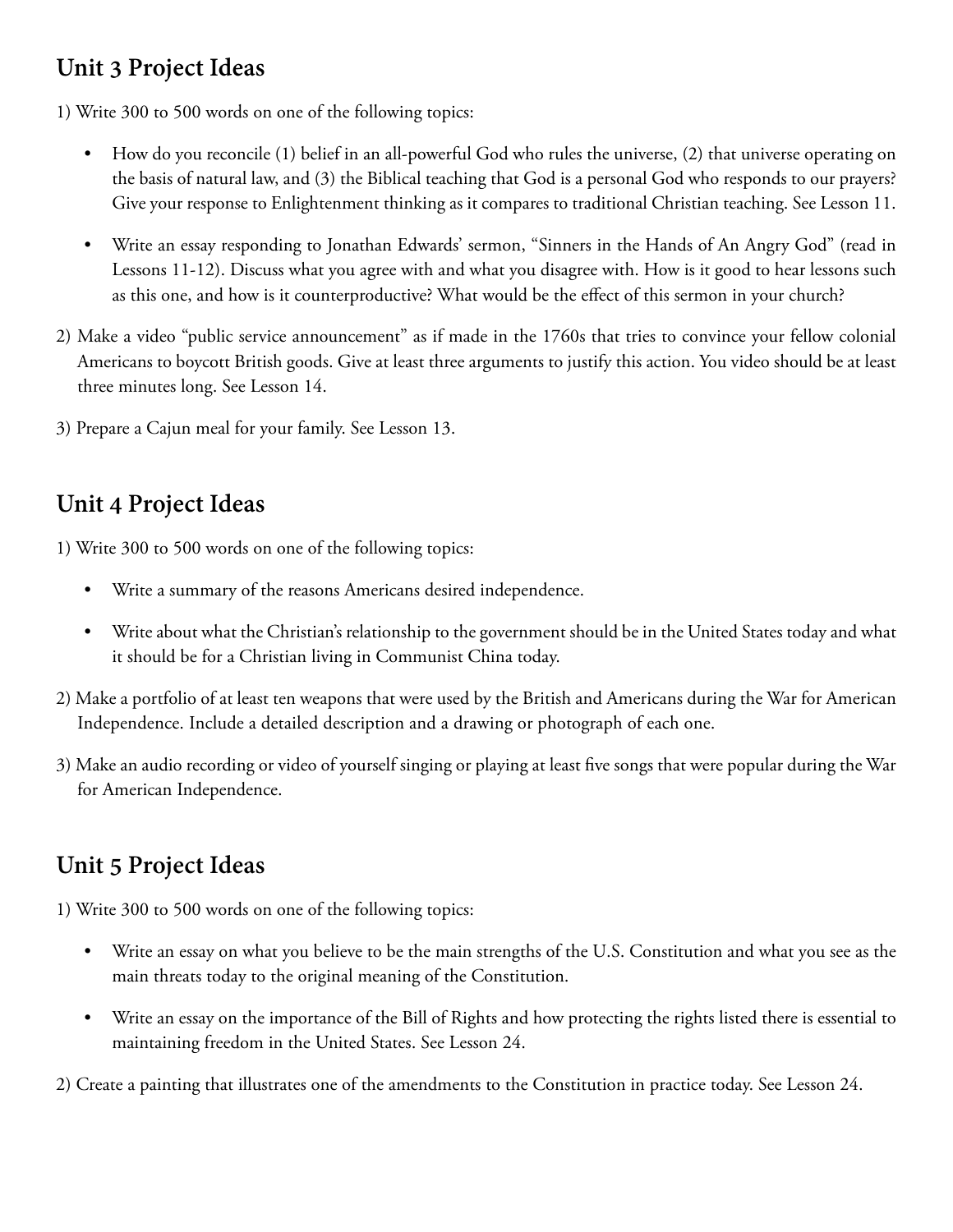3) Create a collection of photos that represent each amendment in the Bill of Rights. Compose your photos intentionally and artistically. Your finished project should be in the form of a slideshow on an electronic device, prints of the photographs displayed on a poster, or photos in book form. Include at least one photo for each amendment (ten or more). See Lesson 24.

## **Unit 6 Project Ideas**

1) Write 300 to 500 words on one of the following topics:

- Write about the strengths of George Washington that contributed to the successful founding of the new government.
- Write about the diversity in the early days of the United States and how that diversity has been a blessing in helping the U.S. become what it is today.
- 2) Take a field trip to the oldest church in your town. Ask for a tour and learn the history of the church. See Lesson 30.
- 3) Write and illustrate a children's book about the life of George Washington or John and Abigail Adams. Your book should be a minimum of fifteen pages. You might need to do research outside the information found in this unit. See Lessons 26 and 28.

#### **Unit 7 Project Ideas**

- Compare the religious experience in the Massachusetts Bay colony and that on the frontier during the Second Great Awakening.
- Write a letter to a friend in which you discuss your views on a significant national issue.
- 2) Interview the pastor or minister of your family's church regarding his history with the church he works with and any previous churches he worked with. Ask him about any education or training he received directly related to his work. Compose at least ten questions ahead of time. You can conduct your interview by phone or in person. Be respectful of your interviewee's time and keep the interview within an hour. If possible, make an audio recording of the interview. See Lesson 35.
- 3) Make a board game of the Lewis and Clark expedition to play with your family. Make the board a map of the United States. Make the game educational, including facts about the Louisiana Purchase, Thomas Jefferson, and the actual expedition. You might need to do research outside the information found in this unit. See Lesson 31.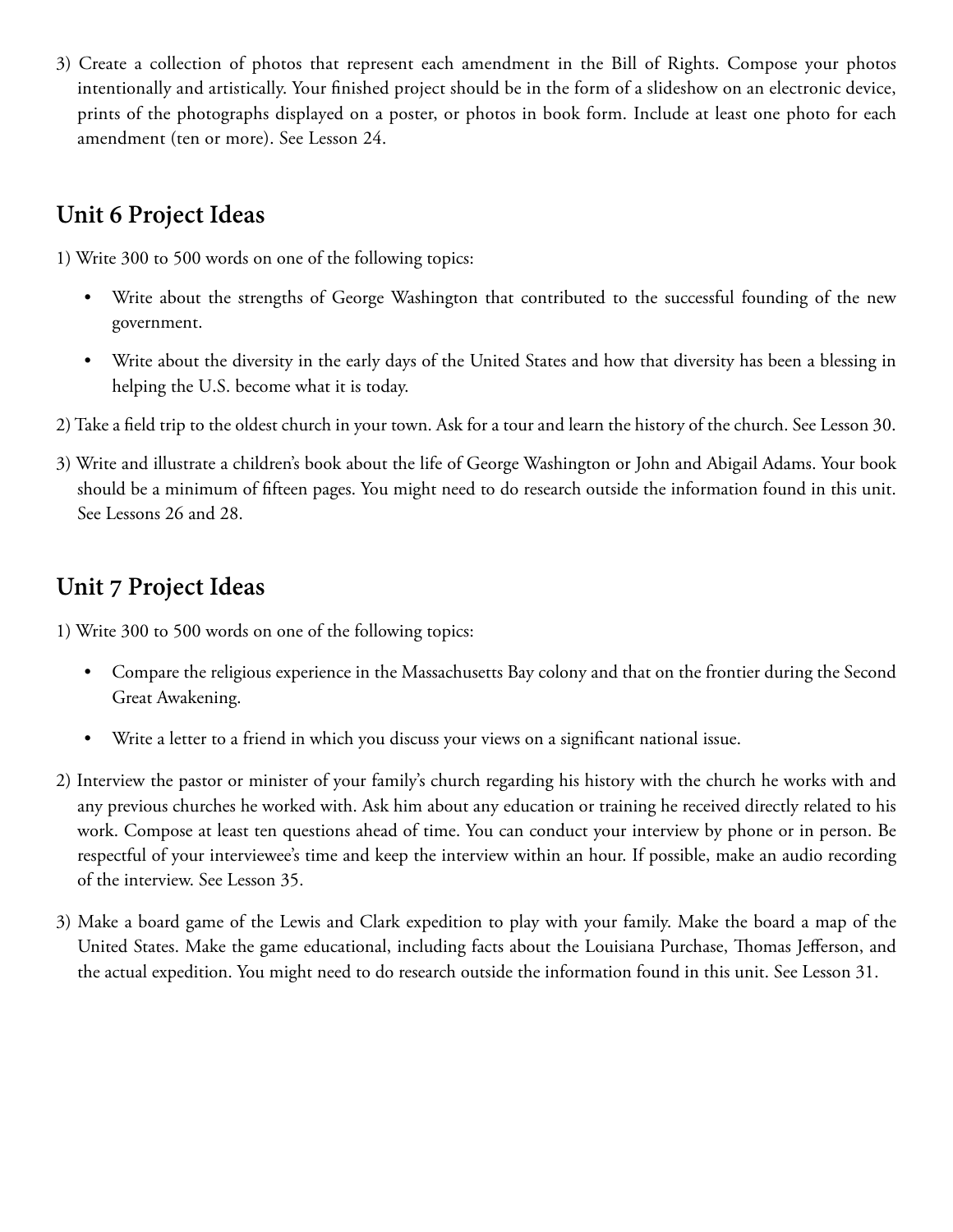#### **Unit 8 Project Ideas**

1) Write 300 to 500 words on one of the following topics:

- Write a report on the contributions of the Adams family to America, especially John and Abigail Adams, John Quincy Adams, Charles Francis Adams Sr., Charles Francis Adams Jr., and Henry Adams. See Lesson 38.
- Respond to the tenets of transcendentalism. Include at least three different quotations from Scripture in your response. See Lesson 40.
- 2) Memorize Proverbs 14:24-35. If you choose this project, you should recite or write the verses from memory at the end of the week.
- 3) Make a large jigsaw puzzle of the United States with entire states as the pieces. Make the states to scale. Make slave state puzzle pieces of one color, non-slave states another color, and states that entered the union after the Civil War a third color. You will need to do research outside the information found in this unit. See Lesson 36.

#### **Unit 9 Project Ideas**

1) Write 300 to 500 words on one of the following topics:

- Alexis de Tocqueville wrote in the 1830s, "There is no country in the world where the Christian religion retains a greater influence over the souls of men than in America." How is this still true and how is it not? If things have changed, what has changed and why do you think as you do?
- Write a speech to be given in Tennessee explaining and justifying the United States' acquisition of Texas, or write a five-minute speech to be given in Massachusetts opposing the annexation of Texas. See Lessons 43 and 44.
- 2) Read a biography of one of the Presidents discussed in this unit: Andrew Jackson, Martin Van Buren, William Henry Harrison, John Tyler, or James K. Polk.
- 3) Design a book cover for one of the famous works written by one of the American authors discussed in Lesson 42 in the medium of your choice (e.g., paint, colored pencil, pencil, ink, or pastels).

## **Unit 10 Project Ideas**

- Summarize the historical arguments in support of slavery and the arguments opposing slavery. Give your opinion on the issue and on how the issue should have been settled.
- Write about how being an immigrant in this time period might have affected your fears, beliefs, connections with family, and dreams.
- 2) Research Gullah cooking traditions and prepare a Gullah-style meal for your family. See Lesson 46.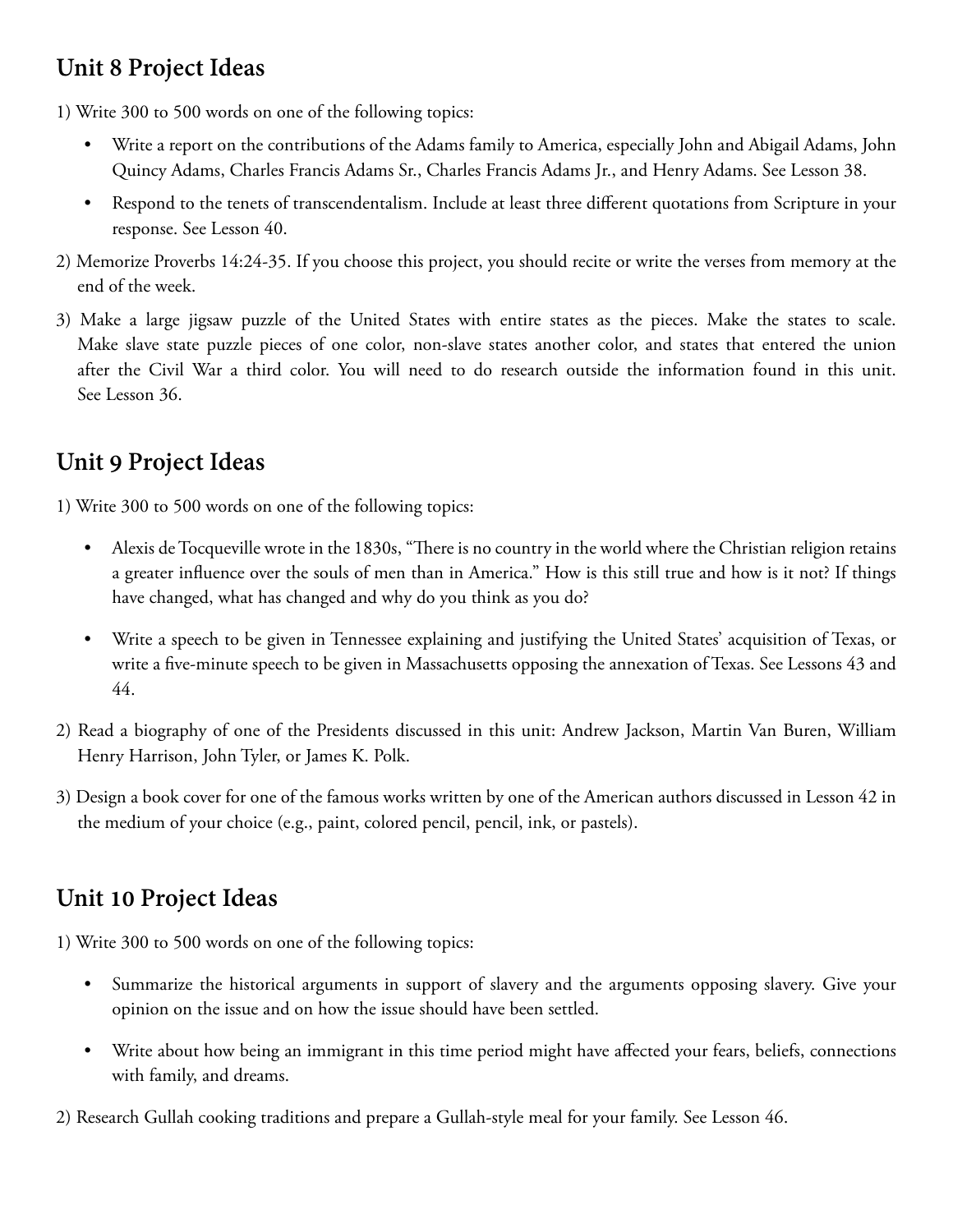3) Create a collection of photos of yourself or another person performing tasks that were once done by hand or with simple tools and are now mostly done by machine (i.e., sewing, washing laundry, washing dishes, mowing the lawn, etc.). Take two photos for each task—one of "the old-fashioned way" and one of the modern method. Compose your photos intentionally and artistically. Your finished project should be in the form of a slideshow on an electronic device, prints of the photographs displayed on a poster, or photos in book form. Include at least ten examples (twenty photos). See Lesson 48.

#### **Unit 11 Project Ideas**

1) Write 300 to 500 words on one of the following topics:

- Would you have been an abolitionist, a defender of slavery, a compromiser, or would you have held some other position during the 1850s? Would you have been part of a church that endorsed slavery, opposed slavery, or said nothing about slavery? Write an essay on what you think would have been your position. Be honest with yourself.
- Write a letter to someone explaining the way people do things where you live (either in your family or in your community, or both) and how those ways are different from the way others do those things. This can become a humorous piece, but do not be cruel or mean in what you say.
- 2) Make an audio recording or video of yourself singing or playing at least five spirituals sung by African American slaves during the 1800s.
- 3) Make an illustrated poster contrasting different, but equally acceptable, ways of living and doing things (such as types of houses, church practices, food, clothing, etc.). Your poster should include at least ten examples. Use the medium of your choice (e.g., collage, photography, drawing, painting, or pastels).

## **Unit 12 Project Ideas**

- Do you believe that the Civil War was inevitable? Explain your answer.
- Write about your beliefs regarding war and a Christian's participation in war. Does Jesus' admonition to turn the other cheek apply to nations or just to individuals? Is it true that if those who do wrong are not opposed or punished, they will likely do wrong again? Explain your answer.
- 2) Interview a Christian who has served in the armed forces. If possible, also interview a Christian who has been a conscientious objector, or read an interview or article about one. How were their experiences similar, and how were they different? How are their worldviews different? Do either of them have any regrets about their decisions? Compose at least ten questions ahead of time. You can conduct your interview(s) by phone or in person. Be respectful of your interviewee's time and keep the interview within an hour. If possible, make an audio recording of the interview(s).
- 3) Create a model of a structure that was significant in the Civil War. Locate one or more photos of the structure. Make your model as close to scale as you can and from the material of your choice (e.g., wood, cardboard, clay, STYROFOAM™, LEGO® bricks).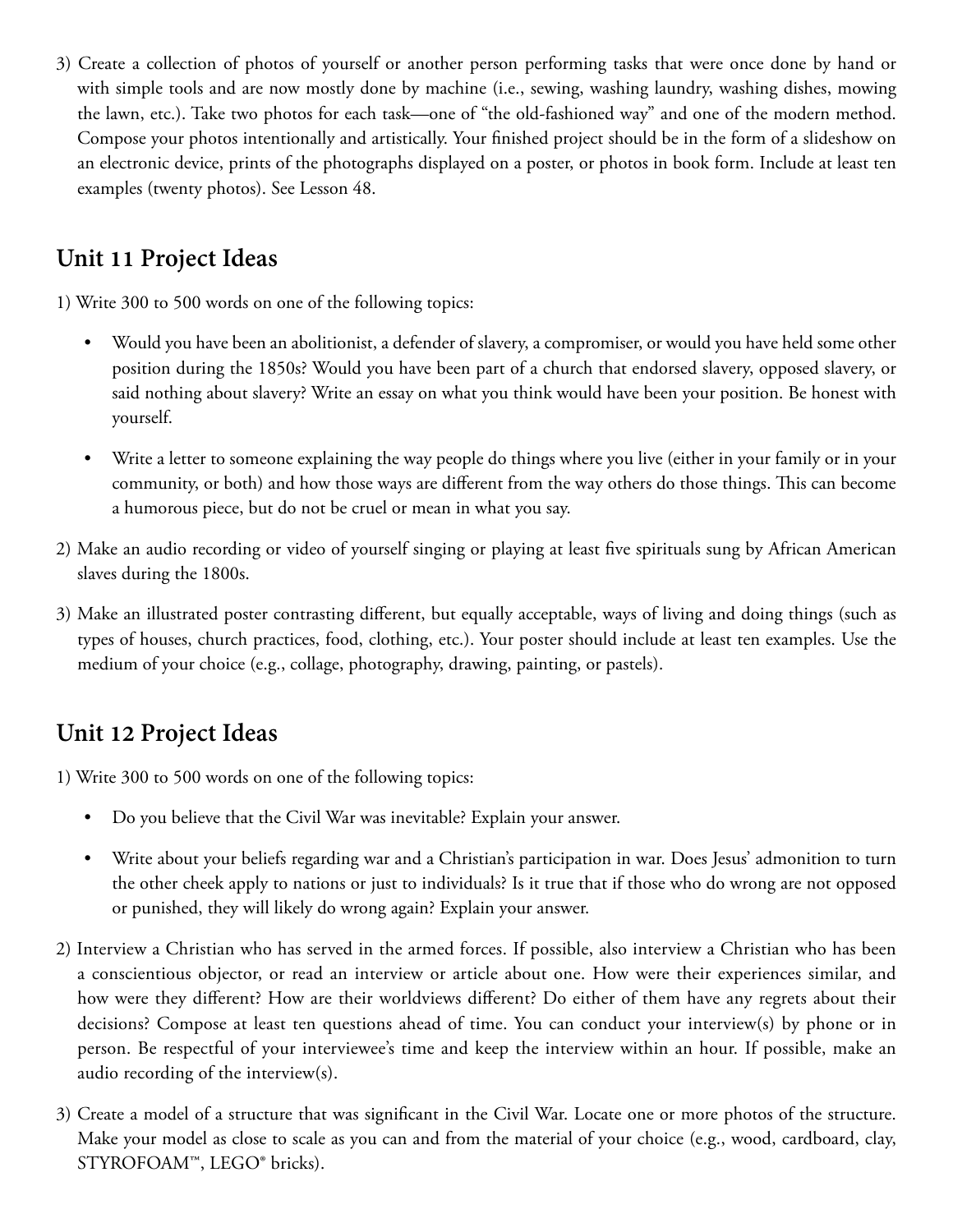#### **Unit 13 Project Ideas**

1) Write 300 to 500 words on one of the following topics:

- Write about the importance of leadership. Choose a particular leader you admire and use him or her as an example of the qualities you want to emphasize.
- Write a letter home as though you were a soldier in the Civil War. Tell about your thoughts, feelings, and experiences.
- 2) Write and illustrate a book about the Civil War geared for the early elementary level. Think about how to deal with such difficult issues as slavery, war, and violence with a young audience. Conclude your book on a hopeful note. Your book should be a minimum of fifteen pages.
- 3) Take a field trip to a site related to the Civil War or to the era. Perhaps you can find a house or church built during the 1860s, a museum of artifacts, or a site related to a famous person who was involved in the Civil War. If you are not able to visit a site in person, choose a Civil War battlefield site that interests you and research it. Whether you visit in person or conduct research, make a tri-fold brochure about the site with a description, illustrations or photographs, and details for visiting.

## **Unit 14 Project Ideas**

- Research and write about one of the reforms passed by Congress during the Civil War: the Homestead Act, the beginning of land grant colleges, or the National Bank Act. Tell how the reform makes a difference in everyday life for people today. See Lesson 69.
- Describe what you admire in Nehemiah's example of leadership and what lessons you learn from his story that are needed today. See Lesson 70.
- 2) Make a video "public service announcement" as if made during Reconstruction that encourages forgiveness and cooperation between northerners and southerners or slaves and slave owners, opponents in Congress, other opposing groups that saw conflict, or for the divided country in general. Your video should be at least three minutes long.
- 3) Make a strategy board game that concerns former slaves building a new life after the Civil War. Think about and incorporate into the game what former slaves needed to make a new start, what challenges they faced, what help was available to them, and their likely interactions with fellow former slaves and others. Choose a goal or goals toward which the game's players are working to "win." Make the events of your game as realistic as possible. Play the game with your family. See Lesson 66.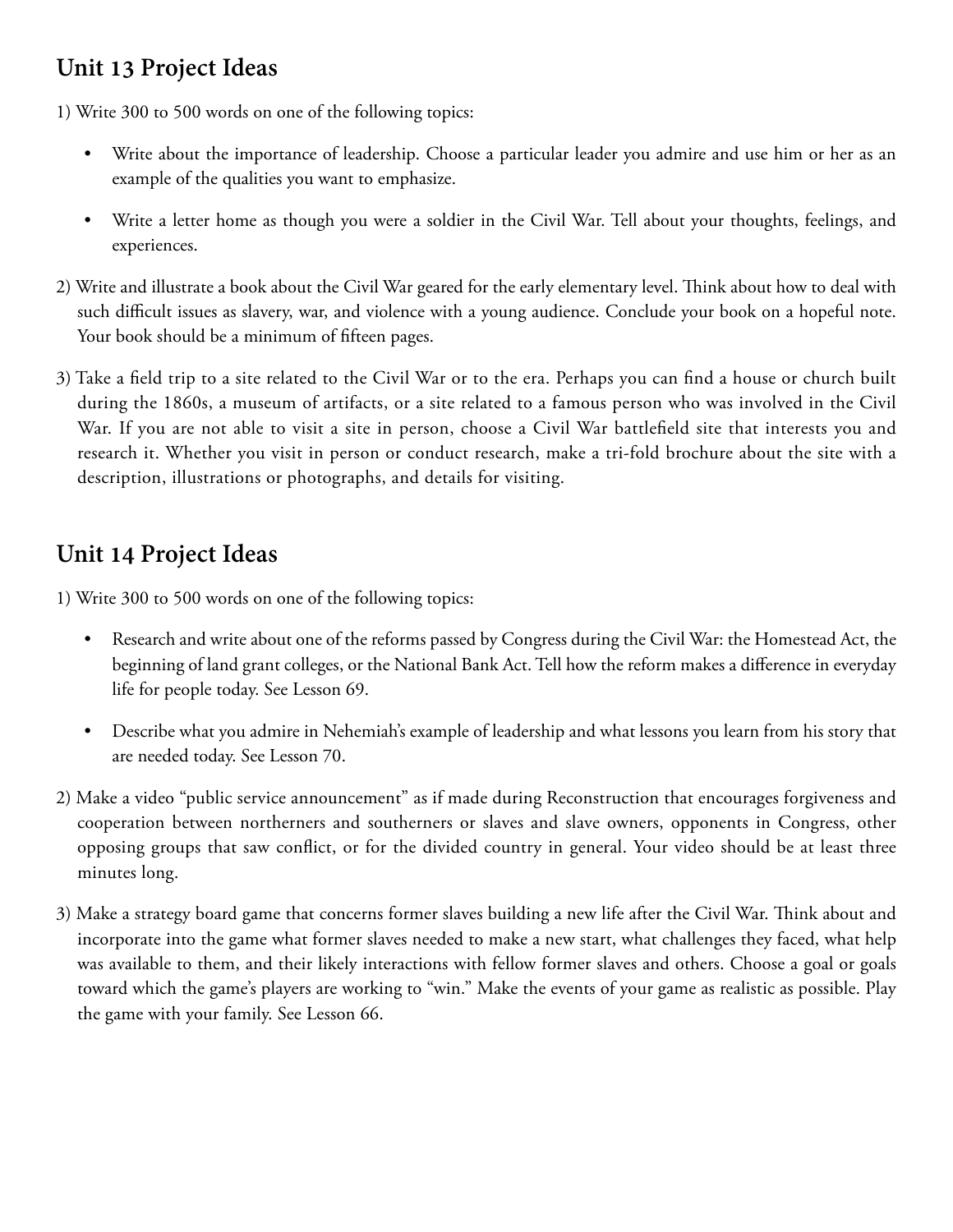#### **Unit 15 Project Ideas**

1) Write 300 to 500 words on one of the following topics:

- Look through the lessons in this unit and select a leading figure that is discussed. Write a biography of him or her.
- Write an essay on contrasts present in the United States after the Civil War. Consider, for instance, the end of slavery and the bondage of discrimination; the power of corporate leaders and the dependency of people who worked for them; material wealth and spiritual poverty. You might concentrate on one contrast or list as many contrasts as you can think of. Discuss what we in America today have learned and failed to learn from these experiences.
- 2) Create a sculpture related to the Transcontinental Railroad. Be creative in determining your subject: it could relate to the railroad itself, a train, the regions of the country impacted, the workers involved, or something else. You can use any combination of media your choice (e.g., paper, wire, wood, cardboard, clay, STYROFOAM™, LEGO® bricks). See Lesson 73.
- 3) Make a video about "progress" as discussed in Lesson 75. You can choose the style of your video: a story, documentary style, or artistic/poetic. Your video should be at least five minutes long.

## **Unit 16 Project Ideas**

1) Write 300 to 500 words on one of the following topics:

- What can you do to bring about more honesty in government and politics? Identify what you think needs to be done and outline steps to bring it about.
- Imagine that you are the son or daughter of a struggling Midwestern farmer. Write a letter to your grandfather in Chicago describing the hardships your family is facing.
- 2) Write a hymn with at least three verses and a chorus extolling God's power in Creation. Counter the theory of evolution in a positive way in your hymn. See Lesson 80.
- 3) Write a play about political corruption. It can be fictional or based on fact and set in any place and time period you wish. Your play should be at least five pages long. Performing the play is optional but would be fun!

**Optional Research Paper:** If you plan to write a longer research paper as part of this course, plan with a parent when you will work on it. See pages xii-xv of *Part 1*.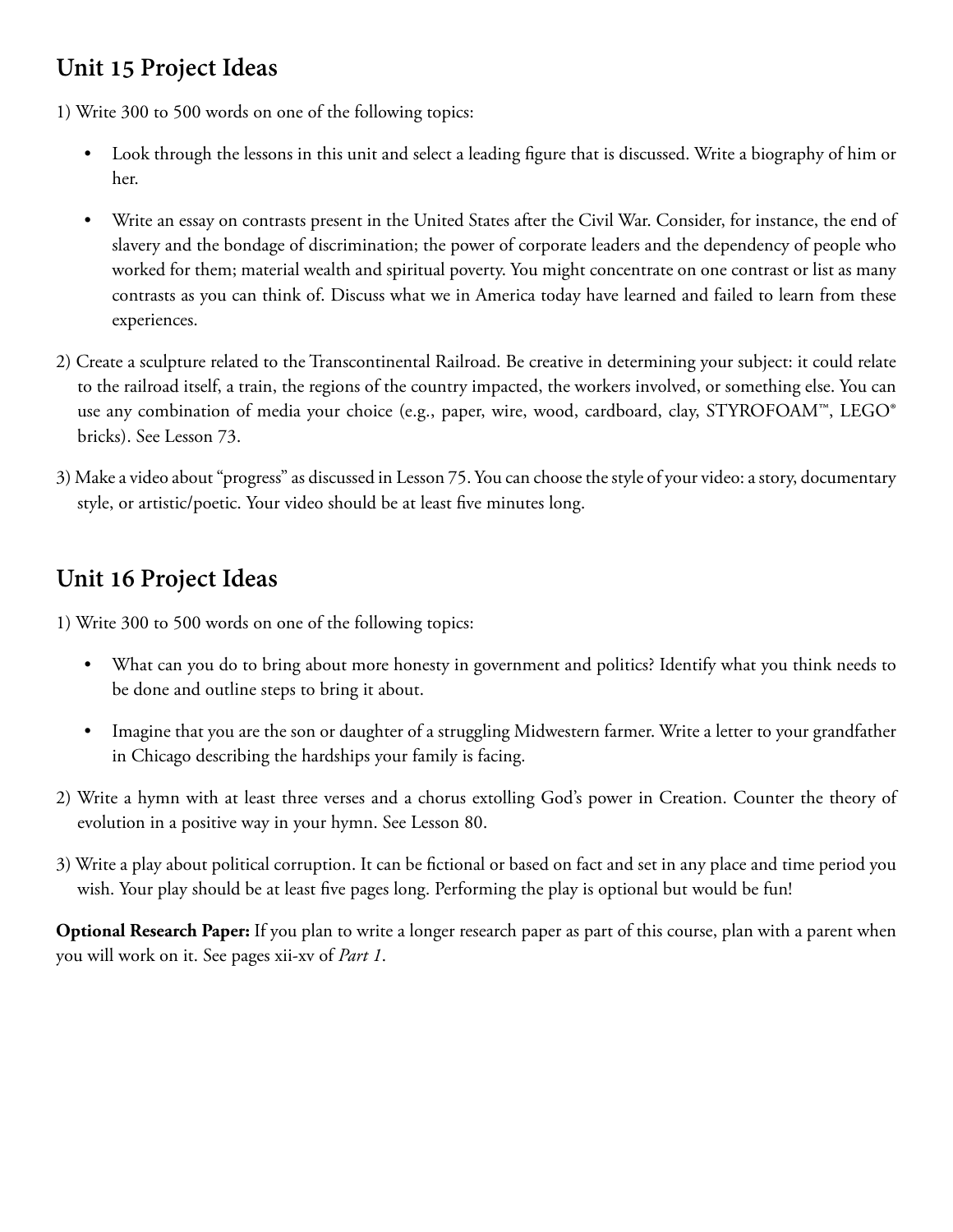#### **Unit 17 Project Ideas**

1) Write 300 to 500 words on one of the following topics:

- Write an essay on the significance of the city in American life. Include your thoughts on at least three issues related to cities, which could include: how the city has changed the American economy, how the city has played a role in including immigrants in American life, how the city has been a laboratory for testing new technology and inventions, and how urban life challenges family life and traditional morality. See Lesson 84.
- What is your opinion on entertainment? How is it helpful and how is it a distraction? What forms of entertainment are inappropriate for Christians? Why is immorality passed off as art? What will you want your children to watch and participate in?
- 2) Memorize Matthew 25:31-46. If you choose this project, you should recite or write the verses from memory at the end of the week.
- 3) Make a portfolio profiling large and small businesses that operate in your area. Profile at least three large, nationwide businesses (restaurant chains, mobile phone companies, discount stores, etc.) and three small, local businesses (with less than twenty-five employees). If possible, talk to someone who works with each business. Include photos, print advertising, and a summary of the history and product or service offered by each business in your portfolio. Your portfolio should contain at least two pages for each business.

#### **Unit 18 Project Ideas**

- Write a newspaper editorial either supporting or condemning the Spanish-American War as if you were writing in that day.
- How has Freud and psychoanalysis helped people, and how has it hurt? In what ways does it challenge Biblical teaching? What is a good balance between using what Freud and other students of human behavior have said and relying on the Bible to be the source of our solutions?
- 2) Interview someone who administers a charitable organization in your area about how he or she became involved in the work, their goals for the organization, disappointments he or she has experienced, and some memorable successes. Compose at least ten questions ahead of time. You can conduct your interview by phone or in person. Be respectful of your interviewee's time and keep the interview within an hour. If possible, make an audio recording of the interview. See Lesson 88.
- 3) Write a poem of at least twenty lines about race relations in the United States, either past, present, or both. See Lesson 87.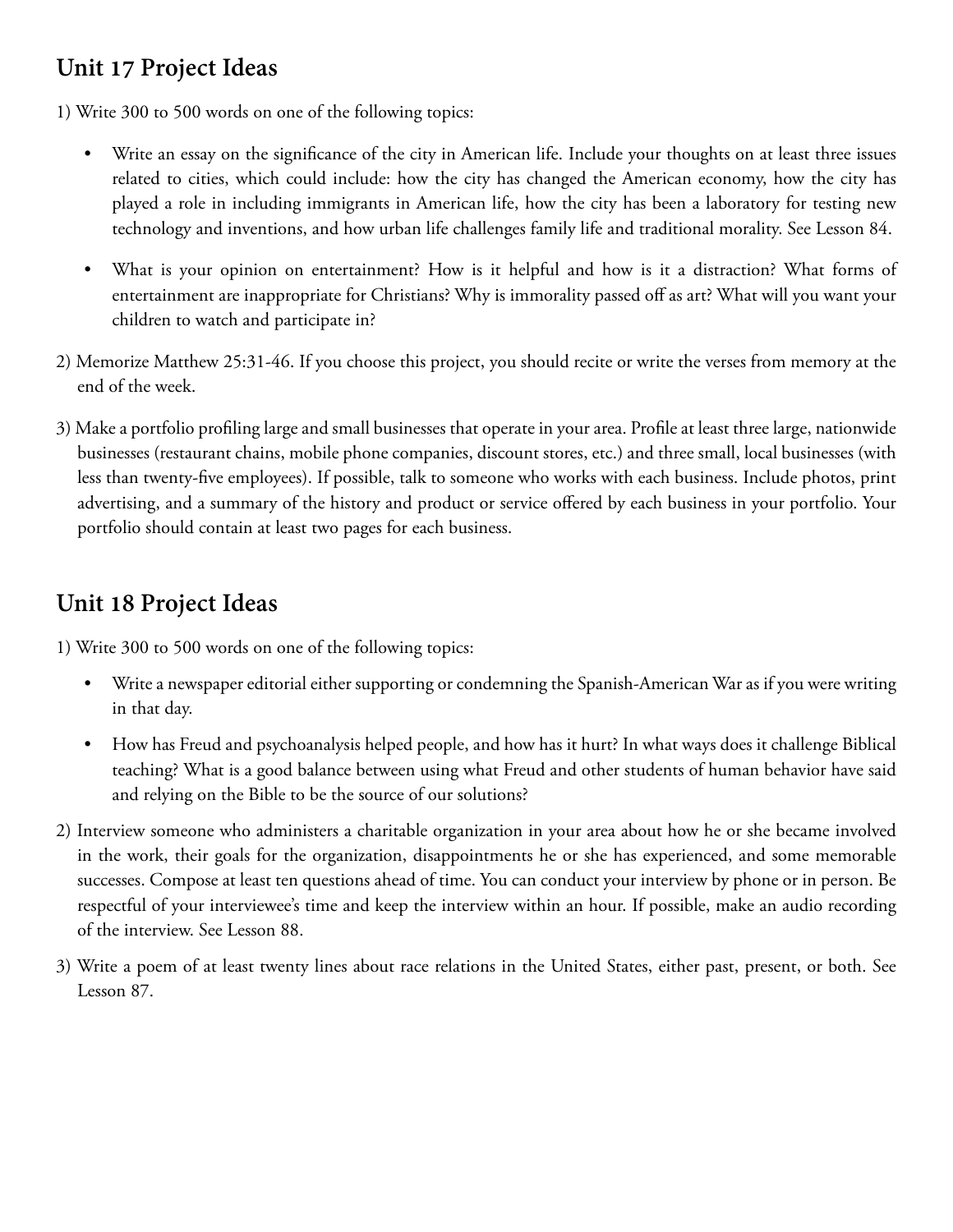## **Unit 19 Project Ideas**

1) Write 300 to 500 words on one of the following topics:

- What is the Christian's responsibility toward the environment? What is the proper Biblical balance between taking God's Creation for granted and worshiping it as a deity? See Lesson 92.
- Express your own beliefs about one of the religious liberal/conservative debates discussed in Lesson 95.
- 2) Create a sculpture that celebrates the age of invention as discussed in Lesson 93.
- 3) Create a magazine as if it were published in 1900. Choose the audience for your magazine—women, men, youth, young children, ministers, farmers, homemakers, etc. Create a variety of illustrations, features, fiction, poetry, articles, and advertisements that reflect life in 1900. Your magazine should be a minimum of ten pages, including a cover. See the discussion of magazines in Lesson 91.

## **Unit 20 Project Ideas**

1) Write 300 to 500 words on one of the following topics:

- Write a letter from an American soldier in France to his family back home, describing what it was like to fight in the Great War. See Lesson 97 and 98.
- Write an editorial about America's entry into the League of Nations as if you were writing during the heat of the debate in 1919. Take a definite stand on one side or the other of the issue. See Lesson 99.
- 2) Memorize Micah 4:1-5. If you choose this project, you should recite or write the verses from memory at the end of the week.
- 3) Create a propaganda poster for the World War I era. Choose an appropriate message (e.g., staying out of the war, encouragement to enlist, women's services in the war) and design your poster in the style of the times. See the examples in this unit or look for other examples. Make your poster about the size of a piece of posterboard.

## **Unit 21 Project Ideas**

- Write an essay on the role that religion should play in the life of an elected official. Do you want an elected official to vote on the basis of his or her faith? Might a person's religious beliefs cause you not to vote for him or her?
- Select one of the innovations of the 1920s (e.g., automobiles, movies, radio, consumerism) and describe how it has affected our lives for good or ill. Give specific reasons for your answer.
- 2) Write and illustrate a children's book that explains the Great Depression and its impact. Your book should be a minimum of fifteen pages. You might need to do research outside the information found in this unit. See Lesson 104.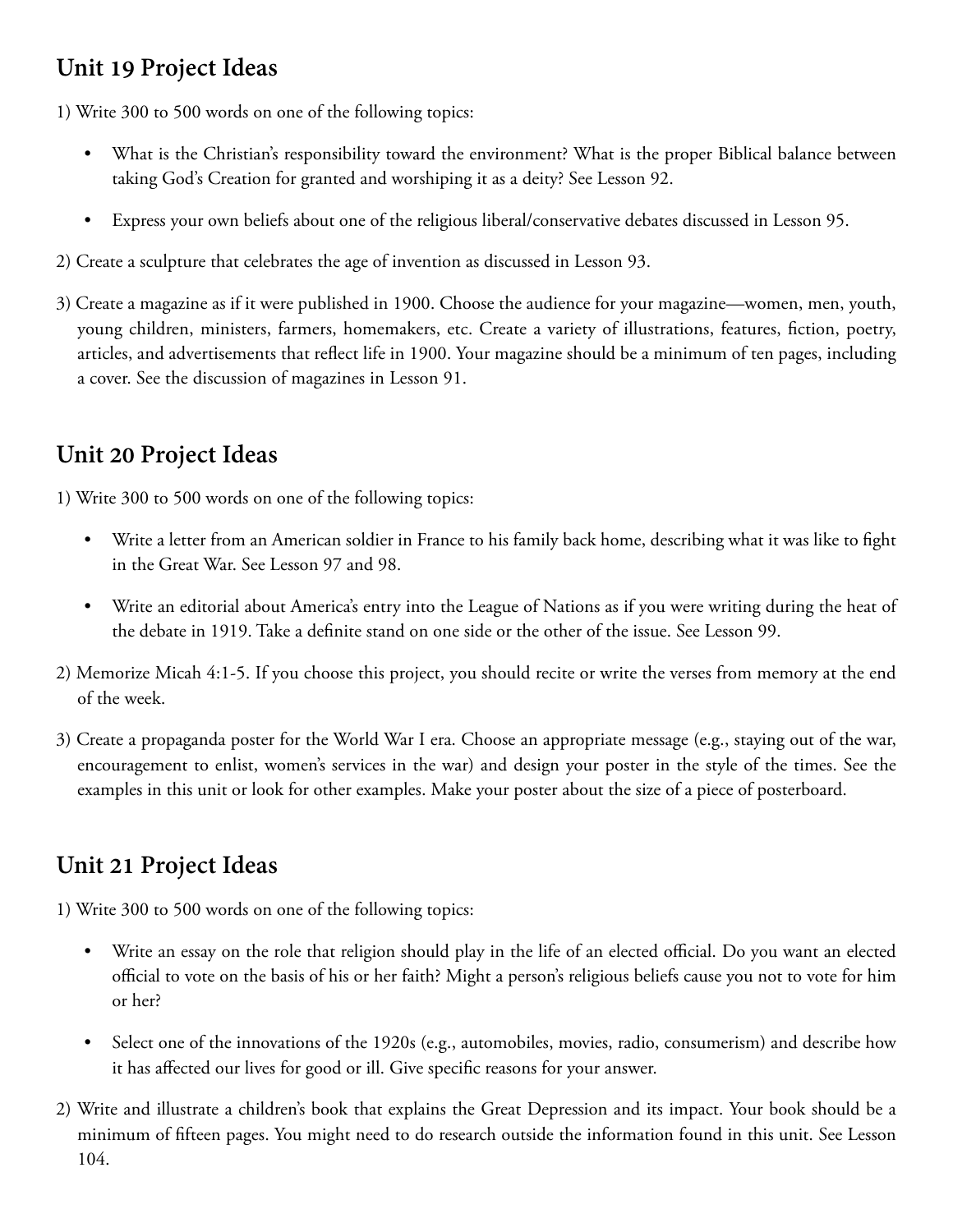3) Write a play that relates to the Scopes Trial. You could dramatize the trial itself; explore a different angle, such as the experience of the people of Dayton, Tennessee, during the trial; or focus on an individual involved. You could also concentrate on how the Scopes Trial influenced American thought. You might need to do additional research. Your play should be at least five pages long. Performing the play is optional but would be fun! See Lesson 105.

#### **Unit 22 Project Ideas**

1) Write 300 to 500 words on one of the following topics:

- What do you think was the overall effect of the New Deal? Did it provide the critical difference in helping the nation survive the Depression, or did it begin an unhealthy dependence on the Federal government? What elements of the New Deal were constitutional or unconstitutional? Give reasons from the Constitution for your answer. See Lessons 106-108.
- Write a summary of your understanding of the dilemma of suffering and the best way to approach it in faith. See Lesson 110.
- 2) Memorize Romans 8:26-39. If you choose this project, you should recite or write the verses from memory at the end of the week.
- 3) Create an audio recording of a fictional call-in radio talk show as if it were taking place in the 1930s. Write an outline of what the host and callers will say. Have callers who support and others who oppose the New Deal, sharing their own experiences with the Depression and the New Deal. Recruit friends or family to portray the callers if possible, while you portray the host (or use different voices yourself). Your radio program recording should be at least fifteen minutes long. See Lessons 106-108.

#### **Unit 23 Project Ideas**

- Write a letter home as someone in military service in Europe or Asia during World War II. Remember that your letter will be censored by American officials so that you do not give away any information that might be helpful to the enemy.
- Write your view on whether or not the United States should have used atomic weapons against Japan. See Lesson 113.
- 2) Research recipes that were created during World War II to help families conserve rationed foods such as meat, sugar, and fats. Prepare some of these recipes and serve a "Victory Dinner" to your family.
- 3) Create a model of a weapon or vehicle (tank, jeep, plane, ship, etc.) that helped the Allies win World War II. You will need to do research and locate photos to guide your planning. Make your model as close to scale as you can and from the material of your choice (e.g., wood, cardboard, clay, STYROFOAM™, LEGO® bricks).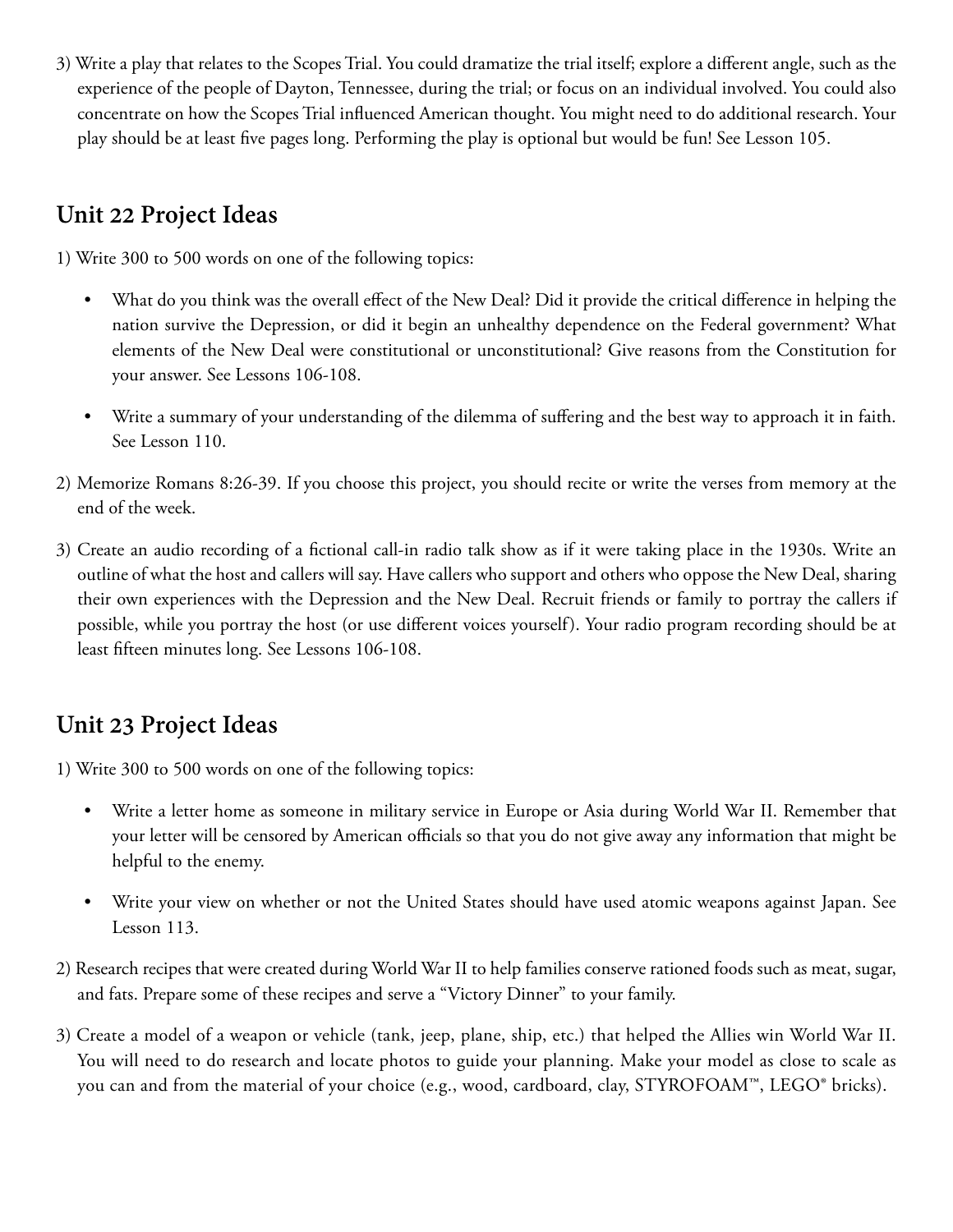#### **Unit 24 Project Ideas**

1) Write 300 to 500 words on one of the following topics:

- Write an assessment of Joseph McCarthy, including the good and the bad effects of what he did. See Lesson 117.
- What should the policy of the United States be toward Israel? Should the U.S. seek good relations with Arab states in the Middle East? Should America's policy be based on a particular interpretation of Scripture or only on the political realities of today? Write a paper presenting your ideas. See Lesson 120.
- 2) Use one of the photographs in this unit as a springboard for a painting or drawing in the style and medium of your choosing. You can create a photograph-like copy or create an abstract interpretation.
- 3) Create a sculpture honoring one of the American heroes discussed in this unit. Your sculpture can represent the person or objects or places connected with that person. Use the medium of your choice (e.g., wire, wood, cardboard, soap, found objects, clay, or STYROFOAM™).

## **Unit 25 Project Ideas**

1) Write 300 to 500 words on one of the following topics:

- Is it better to influence another nation by engagement or by boycott? The United States has tried boycotting Cuba but is engaged in trade and dialog with Communist China. Does trading with China endorse its violations of human rights, use of low-paid labor, and poor environmental standards? Or is engagement the best way to have influence with the Chinese government? See Lesson 123.
- Summarize the spiritual blessings and problems of the 1950s. In what ways were they the good old days, and in what ways were they not? What would you have liked about living during that time, and what would you have found difficult to accept?
- 2) Write a poem of at least twenty lines in rhyme or free verse about one or more ways that American life changed during the 1950s.
- 3) Make a space race board game, card game, or strategy game to play with your family. Incorporate information about the early days of space exploration into your game. Be creative! See Lesson 124.

## **Unit 26 Project Ideas**

1) Write 300 to 500 words on one of the following topics:

• Discuss the impact of the Supreme Court's decisions on prayer and Bible reading in public schools. Discuss the role of religion in the public arena and what constitutes a "law respecting an establishment of religion." See Lesson 127.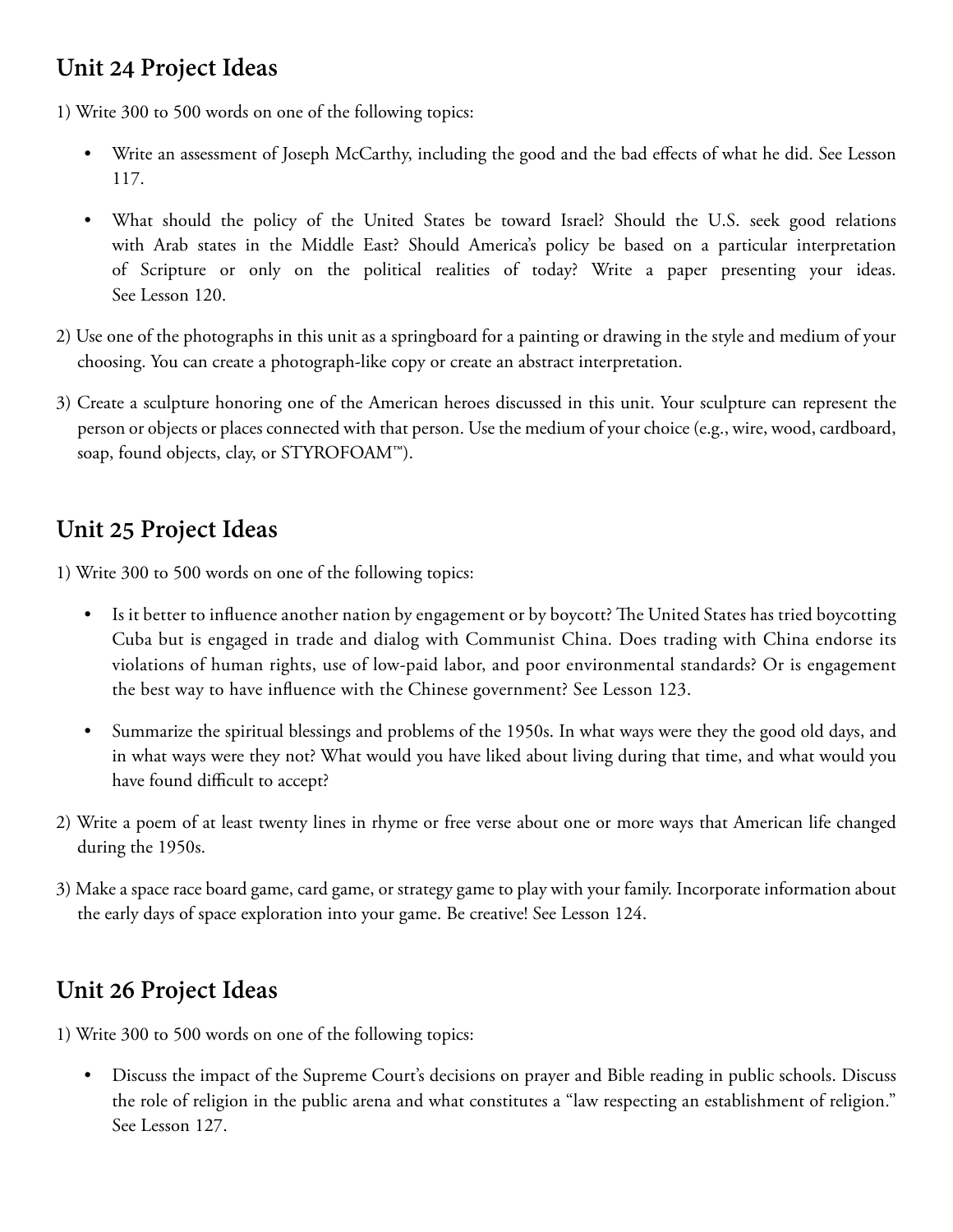- How do you think Jesus was a countercultural leader? Explain how Jesus challenged the religious and societal structures of His day and how He challenges those same structures today. See Lesson 130.
- 2) Create a book, using quotations from Martin Luther King's "I Have a Dream" speech as the text and your own drawings, paintings, photographs, or a combination thereof as the illustrations. Create your book intentionally and artistically, and make it inspirational for the continuation of the ideals that King expressed. Your book should be at least fifteen pages in length.
- 3) Create a portfolio of at least ten protest signs addressing issues that Americans dealt with in the 1960s. Your signs can be the size of a regular piece of paper. The photos on pages 744 and 772 show real protest signs from this era. Research some other examples from the era. Make your signs in the same style. Be thoughtful and original in the messages you place on your signs.

#### **Unit 27 Project Ideas**

1) Write 300 to 500 words on one of the following topics:

- Describe your life today. Use the essay "Confessions of a Baby Boomer" (*American Voices,* pages 407-409) as an example of what you might include. Talk about the things that are truly important to you and the seemingly little things that characterize your days. You will enjoy looking back at this essay in years to come.
- Write out your position on abortion. Give Biblical reasons for what you believe. This will be helpful to you as you discuss it with others. See Lesson 135.
- 2) Arrange a tour of a crisis pregnancy center in your community. Find out how the center was started, how it is supported financially, and how it is staffed. Ask what services are offered to women. Find out how Christians in your community can get involved. See Lesson 135.
- 3) Make a video newscast about the moon landing as if it were broadcast on July 20, 1969, with yourself as news anchor. Make your video at least three minutes long. See Lesson 131.

#### **Unit 28 Project Ideas**

- Write a review of your favorite work of fiction of those assigned during this course. Tell what you liked about it and why you thought it was effective. Think of your review as a way to encourage someone else to read the book.
- After you read lessons 136 and 137 and the two speeches by Reagan in *American Voices*, summarize Reagan's approach as a leader and tell why you think he was effective.
- 2) Make a scrapbook of at least ten pages about your homeschooling experience. See Lesson 138.
- 3) Write and illustrate a children's book about American fads of the twentieth century. Some have been mentioned in this book, but you might need to do additional research. Include at least ten examples of fads. Your book should be at least twenty pages in length.